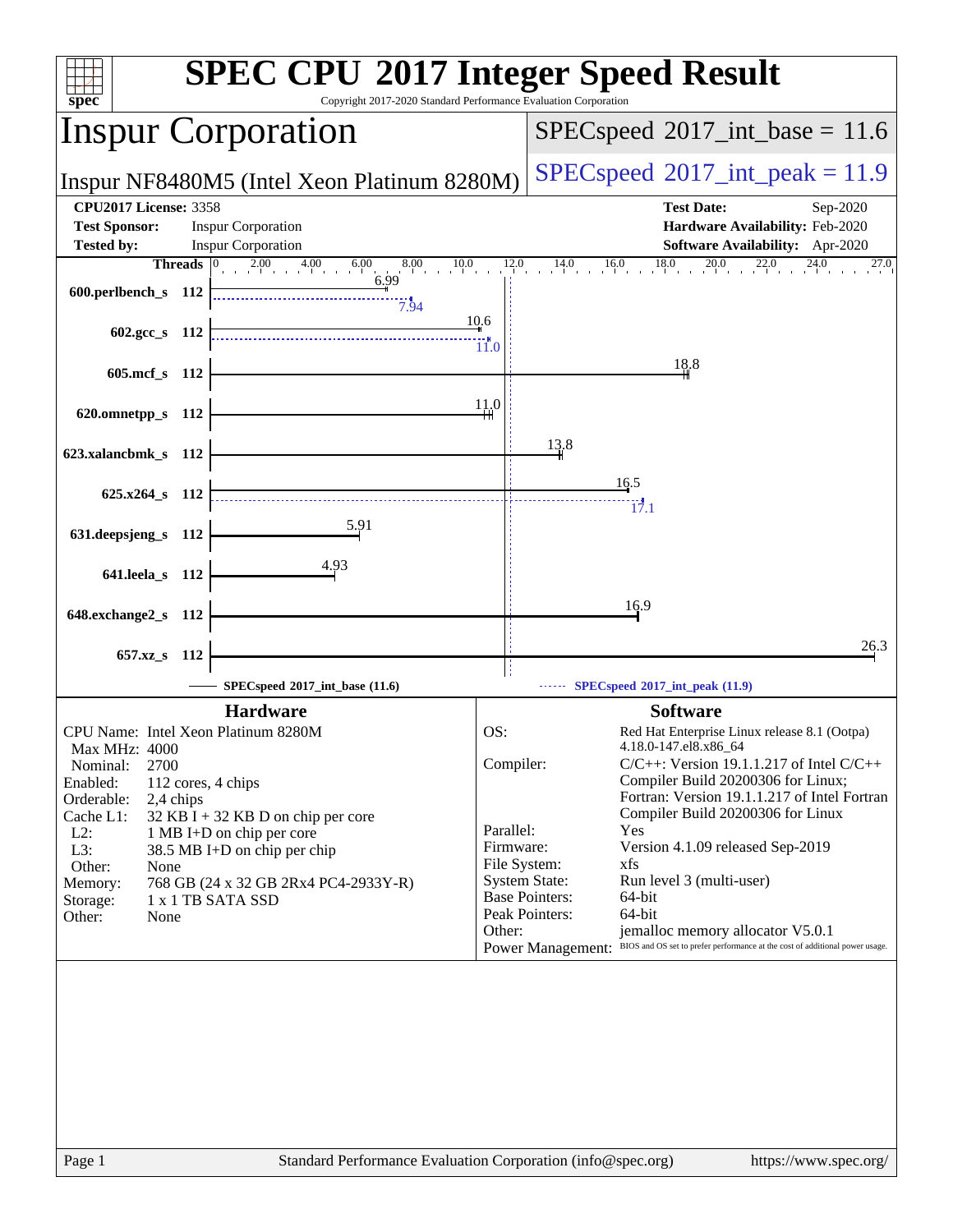

Copyright 2017-2020 Standard Performance Evaluation Corporation

# Inspur Corporation

 $SPECspeed^{\circ}2017\_int\_base = 11.6$  $SPECspeed^{\circ}2017\_int\_base = 11.6$ 

Inspur NF8480M5 (Intel Xeon Platinum 8280M)  $\left|$  [SPECspeed](http://www.spec.org/auto/cpu2017/Docs/result-fields.html#SPECspeed2017intpeak)®[2017\\_int\\_peak = 1](http://www.spec.org/auto/cpu2017/Docs/result-fields.html#SPECspeed2017intpeak)1.9

**[CPU2017 License:](http://www.spec.org/auto/cpu2017/Docs/result-fields.html#CPU2017License)** 3358 **[Test Date:](http://www.spec.org/auto/cpu2017/Docs/result-fields.html#TestDate)** Sep-2020

**[Test Sponsor:](http://www.spec.org/auto/cpu2017/Docs/result-fields.html#TestSponsor)** Inspur Corporation **[Hardware Availability:](http://www.spec.org/auto/cpu2017/Docs/result-fields.html#HardwareAvailability)** Feb-2020

**[Tested by:](http://www.spec.org/auto/cpu2017/Docs/result-fields.html#Testedby)** Inspur Corporation **[Software Availability:](http://www.spec.org/auto/cpu2017/Docs/result-fields.html#SoftwareAvailability)** Apr-2020

### **[Results Table](http://www.spec.org/auto/cpu2017/Docs/result-fields.html#ResultsTable)**

| <b>Base</b>                         |                |                |       |                |       |                | <b>Peak</b> |                |                |              |                |              |                |              |
|-------------------------------------|----------------|----------------|-------|----------------|-------|----------------|-------------|----------------|----------------|--------------|----------------|--------------|----------------|--------------|
| <b>Benchmark</b>                    | <b>Threads</b> | <b>Seconds</b> | Ratio | <b>Seconds</b> | Ratio | <b>Seconds</b> | Ratio       | <b>Threads</b> | <b>Seconds</b> | <b>Ratio</b> | <b>Seconds</b> | <b>Ratio</b> | <b>Seconds</b> | <b>Ratio</b> |
| 600.perlbench s                     | 112            | 256            | 6.95  | 253            | 7.00  | 254            | 6.99        | 112            | 225            | 7.89         | 224            | 7.94         | 223            | 7.97         |
| $602 \text{. gcc}$ s                | 112            | 372            | 10.7  | 375            | 10.6  | 375            | 10.6        | 112            | 360            | 11.1         | 362            | <b>11.0</b>  | 363            | 11.0         |
| $605$ .mcf s                        | 112            | 250            | 18.9  | 251            | 18.8  | 252            | 18.7        | 112            | 250            | 18.9         | 251            | 18.8         | 252            | 18.7         |
| 620.omnetpp_s                       | 112            | 146            | 11.2  | 151            | 10.8  | 148            | <b>11.0</b> | 112            | 146            | 11.2         | 151            | 10.8         | 148            | <b>11.0</b>  |
| 623.xalancbmk s                     | 112            | 102            | 13.9  | 103            | 13.8  | 102            | 13.8        | 112            | 102            | 13.9         | 103            | 13.8         | 102            | <b>13.8</b>  |
| 625.x264 s                          | 112            | 107            | 16.6  | 107            | 16.5  | 107            | 16.5        | 112            | 103            | 17.1         | 103            | 17.1         | 103            | <b>17.1</b>  |
| 631.deepsjeng_s                     | 112            | 243            | 5.91  | 243            | 5.90  | 243            | 5.91        | 112            | 243            | 5.91         | 243            | 5.90         | 243            | 5.91         |
| 641.leela s                         | 112            | 346            | 4.93  | 346            | 4.93  | 346            | 4.93        | 112            | 346            | 4.93         | 346            | 4.93         | 346            | 4.93         |
| 648.exchange2_s                     | 112            | 174            | 16.9  | 174            | 16.9  | 173            | 17.0        | 112            | 174            | 16.9         | 174            | <b>16.9</b>  | 173            | 17.0         |
| $657.xz$ <sub>S</sub>               | 112            | 235            | 26.3  | 235            | 26.3  | 235            | 26.3        | 112            | 235            | 26.3         | 235            | 26.3         | 235            | 26.3         |
| $SPECspeed*2017$ int base =<br>11.6 |                |                |       |                |       |                |             |                |                |              |                |              |                |              |

**[SPECspeed](http://www.spec.org/auto/cpu2017/Docs/result-fields.html#SPECspeed2017intpeak)[2017\\_int\\_peak =](http://www.spec.org/auto/cpu2017/Docs/result-fields.html#SPECspeed2017intpeak) 11.9**

Results appear in the [order in which they were run.](http://www.spec.org/auto/cpu2017/Docs/result-fields.html#RunOrder) Bold underlined text [indicates a median measurement](http://www.spec.org/auto/cpu2017/Docs/result-fields.html#Median).

### **[Compiler Notes](http://www.spec.org/auto/cpu2017/Docs/result-fields.html#CompilerNotes)**

 The inconsistent Compiler version information under Compiler Version section is due to a discrepancy in Intel Compiler. The correct version of C/C++ compiler is: Version 19.1.1.217 Build 20200306 Compiler for Linux The correct version of Fortran compiler is: Version 19.1.1.217 Build 20200306 Compiler for Linux

### **[Submit Notes](http://www.spec.org/auto/cpu2017/Docs/result-fields.html#SubmitNotes)**

 The numactl mechanism was used to bind copies to processors. The config file option 'submit' was used to generate numactl commands to bind each copy to a specific processor. For details, please see the config file.

### **[Operating System Notes](http://www.spec.org/auto/cpu2017/Docs/result-fields.html#OperatingSystemNotes)**

 Stack size set to unlimited using "ulimit -s unlimited" SCALING\_GOVERNOR set to Performance

### **[Environment Variables Notes](http://www.spec.org/auto/cpu2017/Docs/result-fields.html#EnvironmentVariablesNotes)**

```
Environment variables set by runcpu before the start of the run:
KMP_AFFINITY = "granularity=fine,scatter"
LD_LIBRARY_PATH = "/home/CPU2017/lib/intel64:/home/CPU2017/je5.0.1-64"
MALLOC_CONF = "retain:true"
OMP_STACKSIZE = "192M"
```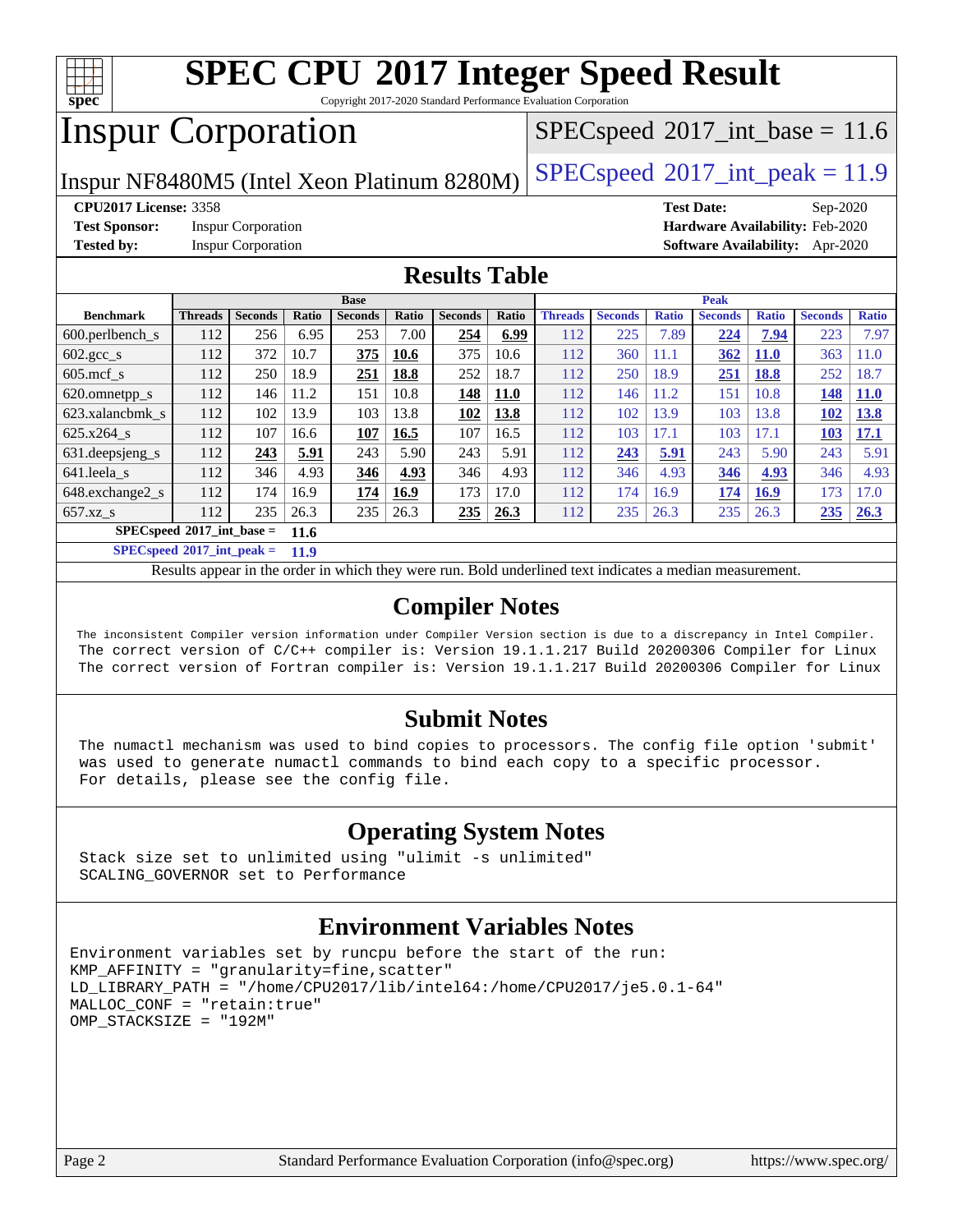

Copyright 2017-2020 Standard Performance Evaluation Corporation

# Inspur Corporation

 $SPECspeed^{\circ}2017\_int\_base = 11.6$  $SPECspeed^{\circ}2017\_int\_base = 11.6$ 

Inspur NF8480M5 (Intel Xeon Platinum 8280M) [SPECspeed](http://www.spec.org/auto/cpu2017/Docs/result-fields.html#SPECspeed2017intpeak)<sup>®</sup>[2017\\_int\\_peak = 1](http://www.spec.org/auto/cpu2017/Docs/result-fields.html#SPECspeed2017intpeak)1.9

**[Test Sponsor:](http://www.spec.org/auto/cpu2017/Docs/result-fields.html#TestSponsor)** Inspur Corporation **[Hardware Availability:](http://www.spec.org/auto/cpu2017/Docs/result-fields.html#HardwareAvailability)** Feb-2020 **[Tested by:](http://www.spec.org/auto/cpu2017/Docs/result-fields.html#Testedby)** Inspur Corporation **[Software Availability:](http://www.spec.org/auto/cpu2017/Docs/result-fields.html#SoftwareAvailability)** Apr-2020

**[CPU2017 License:](http://www.spec.org/auto/cpu2017/Docs/result-fields.html#CPU2017License)** 3358 **[Test Date:](http://www.spec.org/auto/cpu2017/Docs/result-fields.html#TestDate)** Sep-2020

### **[General Notes](http://www.spec.org/auto/cpu2017/Docs/result-fields.html#GeneralNotes)**

 Binaries compiled on a system with 1x Intel Core i9-7980XE CPU + 64GB RAM memory using Redhat Enterprise Linux 8.0 Transparent Huge Pages enabled by default Prior to runcpu invocation Filesystem page cache synced and cleared with: sync; echo 3> /proc/sys/vm/drop\_caches runcpu command invoked through numactl i.e.: numactl --interleave=all runcpu <etc>

 NA: The test sponsor attests, as of date of publication, that CVE-2017-5754 (Meltdown) is mitigated in the system as tested and documented. Yes: The test sponsor attests, as of date of publication, that CVE-2017-5753 (Spectre variant 1) is mitigated in the system as tested and documented. Yes: The test sponsor attests, as of date of publication, that CVE-2017-5715 (Spectre variant 2) is mitigated in the system as tested and documented.

 jemalloc, a general purpose malloc implementation built with the RedHat Enterprise 7.5, and the system compiler gcc 4.8.5; sources available from jemalloc.net or <https://github.com/jemalloc/jemalloc/releases>

### **[Platform Notes](http://www.spec.org/auto/cpu2017/Docs/result-fields.html#PlatformNotes)**

 BIOS configuration: ENERGY\_PERF\_BIAS\_CFG mode set to Performance Hardware Prefetch set to Disable VT Support set to Disable C1E Support set to Disable IMC (Integrated memory controller) Interleaving set to 1-way Sub NUMA Cluster (SNC) set to Enable Intel Hyper Threading Technology set to Disable Sysinfo program /home/CPU2017/bin/sysinfo Rev: r6365 of 2019-08-21 295195f888a3d7edb1e6e46a485a0011 running on localhost.localdomain Mon Sep 21 10:09:31 2020 SUT (System Under Test) info as seen by some common utilities. For more information on this section, see <https://www.spec.org/cpu2017/Docs/config.html#sysinfo> From /proc/cpuinfo model name : Intel(R) Xeon(R) Platinum 8280M CPU @ 2.70GHz 4 "physical id"s (chips) 112 "processors" cores, siblings (Caution: counting these is hw and system dependent. The following

**(Continued on next page)**

| Page 3 | Standard Performance Evaluation Corporation (info@spec.org) | https://www.spec.org/ |
|--------|-------------------------------------------------------------|-----------------------|
|        |                                                             |                       |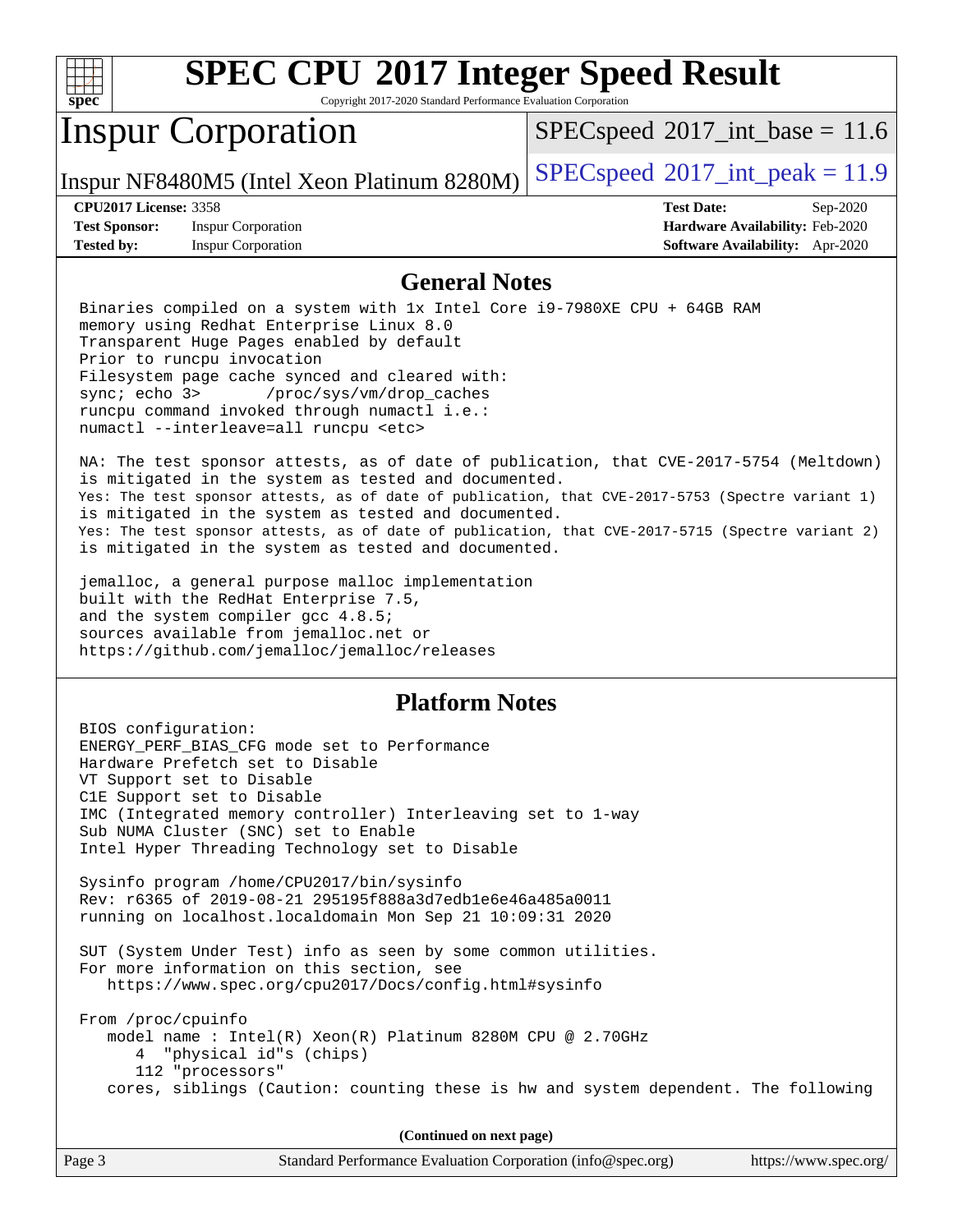

Copyright 2017-2020 Standard Performance Evaluation Corporation

# Inspur Corporation

 $SPECspeed^{\circ}2017\_int\_base = 11.6$  $SPECspeed^{\circ}2017\_int\_base = 11.6$ 

Inspur NF8480M5 (Intel Xeon Platinum 8280M) [SPECspeed](http://www.spec.org/auto/cpu2017/Docs/result-fields.html#SPECspeed2017intpeak)<sup>®</sup>[2017\\_int\\_peak = 1](http://www.spec.org/auto/cpu2017/Docs/result-fields.html#SPECspeed2017intpeak)1.9

#### **[CPU2017 License:](http://www.spec.org/auto/cpu2017/Docs/result-fields.html#CPU2017License)** 3358 **[Test Date:](http://www.spec.org/auto/cpu2017/Docs/result-fields.html#TestDate)** Sep-2020

**[Test Sponsor:](http://www.spec.org/auto/cpu2017/Docs/result-fields.html#TestSponsor)** Inspur Corporation **[Hardware Availability:](http://www.spec.org/auto/cpu2017/Docs/result-fields.html#HardwareAvailability)** Feb-2020 **[Tested by:](http://www.spec.org/auto/cpu2017/Docs/result-fields.html#Testedby)** Inspur Corporation **[Software Availability:](http://www.spec.org/auto/cpu2017/Docs/result-fields.html#SoftwareAvailability)** Apr-2020

### **[Platform Notes \(Continued\)](http://www.spec.org/auto/cpu2017/Docs/result-fields.html#PlatformNotes)**

Page 4 Standard Performance Evaluation Corporation [\(info@spec.org\)](mailto:info@spec.org) <https://www.spec.org/> excerpts from /proc/cpuinfo might not be reliable. Use with caution.) cpu cores : 28 siblings : 28 physical 0: cores 0 1 2 3 4 5 6 8 9 10 11 12 13 14 16 17 18 19 20 21 22 24 25 26 27 28 29 30 physical 1: cores 0 1 2 3 4 5 6 8 9 10 11 12 13 14 16 17 18 19 20 21 22 24 25 26 27 28 29 30 physical 2: cores 0 1 2 3 4 5 6 8 9 10 11 12 13 14 16 17 18 19 20 21 22 24 25 26 27 28 29 30 physical 3: cores 0 1 2 3 4 5 6 8 9 10 11 12 13 14 16 17 18 19 20 21 22 24 25 26 27 28 29 30 From lscpu: Architecture: x86\_64 CPU op-mode(s): 32-bit, 64-bit Byte Order: Little Endian  $CPU(s):$  112 On-line CPU(s) list: 0-111 Thread(s) per core: 1 Core(s) per socket: 28 Socket(s): 4 NUMA node(s): 4 Vendor ID: GenuineIntel CPU family: 6 Model: 85 Model name: Intel(R) Xeon(R) Platinum 8280M CPU @ 2.70GHz Stepping: 6 CPU MHz: 2796.675 CPU max MHz: 4000.0000 CPU min MHz: 1000.0000 BogoMIPS: 5400.00 Virtualization: VT-x L1d cache: 32K L1i cache: 32K L2 cache: 1024K L3 cache: 39424K NUMA node0 CPU(s): 0-27 NUMA node1 CPU(s): 28-55 NUMA node2 CPU(s): 56-83 NUMA node3 CPU(s): 84-111 Flags: fpu vme de pse tsc msr pae mce cx8 apic sep mtrr pge mca cmov pat pse36 clflush dts acpi mmx fxsr sse sse2 ss ht tm pbe syscall nx pdpe1gb rdtscp lm constant\_tsc art arch\_perfmon pebs bts rep\_good nopl xtopology nonstop\_tsc cpuid aperfmperf pni pclmulqdq dtes64 monitor ds\_cpl vmx smx est tm2 ssse3 sdbg fma cx16 xtpr pdcm pcid dca sse4\_1 sse4\_2 x2apic movbe popcnt tsc\_deadline\_timer aes xsave avx f16c rdrand lahf\_lm abm 3dnowprefetch cpuid\_fault epb cat\_l3 cdp\_l3 invpcid\_single intel\_ppin ssbd mba ibrs ibpb stibp ibrs\_enhanced tpr\_shadow vnmi **(Continued on next page)**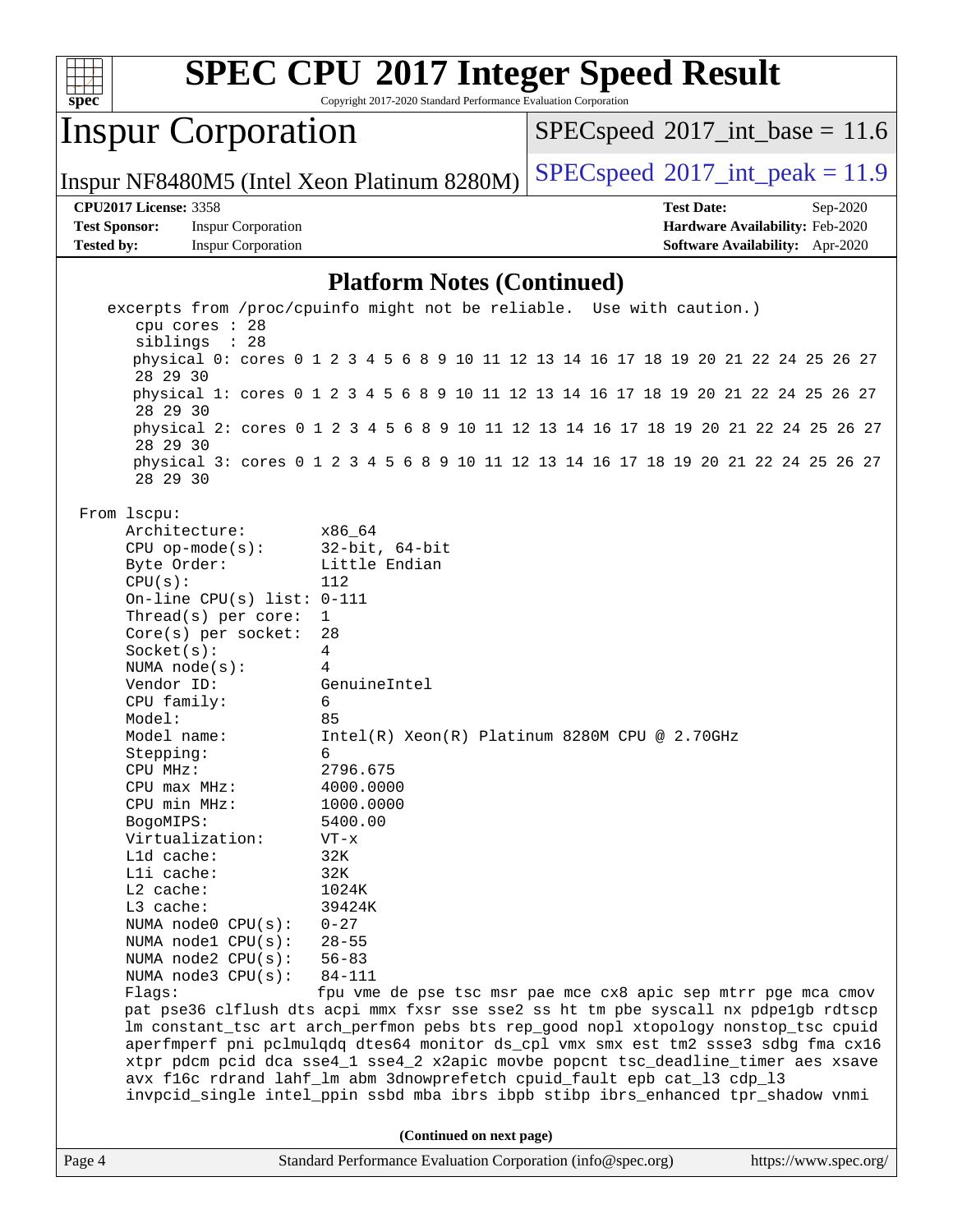| s<br>ne<br>c |  |  |  |  |  |
|--------------|--|--|--|--|--|

Copyright 2017-2020 Standard Performance Evaluation Corporation

## Inspur Corporation

 $SPECspeed^{\circ}2017\_int\_base = 11.6$  $SPECspeed^{\circ}2017\_int\_base = 11.6$ 

Inspur NF8480M5 (Intel Xeon Platinum 8280M)  $\left|$  [SPECspeed](http://www.spec.org/auto/cpu2017/Docs/result-fields.html#SPECspeed2017intpeak)®[2017\\_int\\_peak = 1](http://www.spec.org/auto/cpu2017/Docs/result-fields.html#SPECspeed2017intpeak)1.9

**[Test Sponsor:](http://www.spec.org/auto/cpu2017/Docs/result-fields.html#TestSponsor)** Inspur Corporation **[Hardware Availability:](http://www.spec.org/auto/cpu2017/Docs/result-fields.html#HardwareAvailability)** Feb-2020 **[Tested by:](http://www.spec.org/auto/cpu2017/Docs/result-fields.html#Testedby)** Inspur Corporation **[Software Availability:](http://www.spec.org/auto/cpu2017/Docs/result-fields.html#SoftwareAvailability)** Apr-2020

**[CPU2017 License:](http://www.spec.org/auto/cpu2017/Docs/result-fields.html#CPU2017License)** 3358 **[Test Date:](http://www.spec.org/auto/cpu2017/Docs/result-fields.html#TestDate)** Sep-2020

#### **[Platform Notes \(Continued\)](http://www.spec.org/auto/cpu2017/Docs/result-fields.html#PlatformNotes)**

 flexpriority ept vpid fsgsbase tsc\_adjust bmi1 hle avx2 smep bmi2 erms invpcid rtm cqm mpx rdt\_a avx512f avx512dq rdseed adx smap clflushopt clwb intel\_pt avx512cd avx512bw avx512vl xsaveopt xsavec xgetbv1 xsaves cqm\_llc cqm\_occup\_llc cqm\_mbm\_total cqm\_mbm\_local dtherm ida arat pln pts hwp hwp\_act\_window hwp\_epp hwp\_pkg\_req pku ospke avx512\_vnni md\_clear flush\_l1d arch\_capabilities /proc/cpuinfo cache data cache size : 39424 KB From numactl --hardware WARNING: a numactl 'node' might or might not correspond to a physical chip. available: 4 nodes (0-3) node 0 cpus: 0 1 2 3 4 5 6 7 8 9 10 11 12 13 14 15 16 17 18 19 20 21 22 23 24 25 26 27 node 0 size: 192113 MB node 0 free: 191516 MB node 1 cpus: 28 29 30 31 32 33 34 35 36 37 38 39 40 41 42 43 44 45 46 47 48 49 50 51 52 53 54 55 node 1 size: 193530 MB node 1 free: 193281 MB node 2 cpus: 56 57 58 59 60 61 62 63 64 65 66 67 68 69 70 71 72 73 74 75 76 77 78 79 80 81 82 83 node 2 size: 193530 MB node 2 free: 193322 MB node 3 cpus: 84 85 86 87 88 89 90 91 92 93 94 95 96 97 98 99 100 101 102 103 104 105 106 107 108 109 110 111 node 3 size: 193529 MB node 3 free: 193325 MB node distances: node 0 1 2 3 0: 10 21 21 21 1: 21 10 21 21 2: 21 21 10 21 3: 21 21 21 10 From /proc/meminfo MemTotal: 791249496 kB HugePages\_Total: 0 Hugepagesize: 2048 kB From /etc/\*release\* /etc/\*version\* os-release: NAME="Red Hat Enterprise Linux" VERSION="8.1 (Ootpa)" ID="rhel" ID\_LIKE="fedora" VERSION\_ID="8.1" PLATFORM\_ID="platform:el8" **(Continued on next page)**

Page 5 Standard Performance Evaluation Corporation [\(info@spec.org\)](mailto:info@spec.org) <https://www.spec.org/>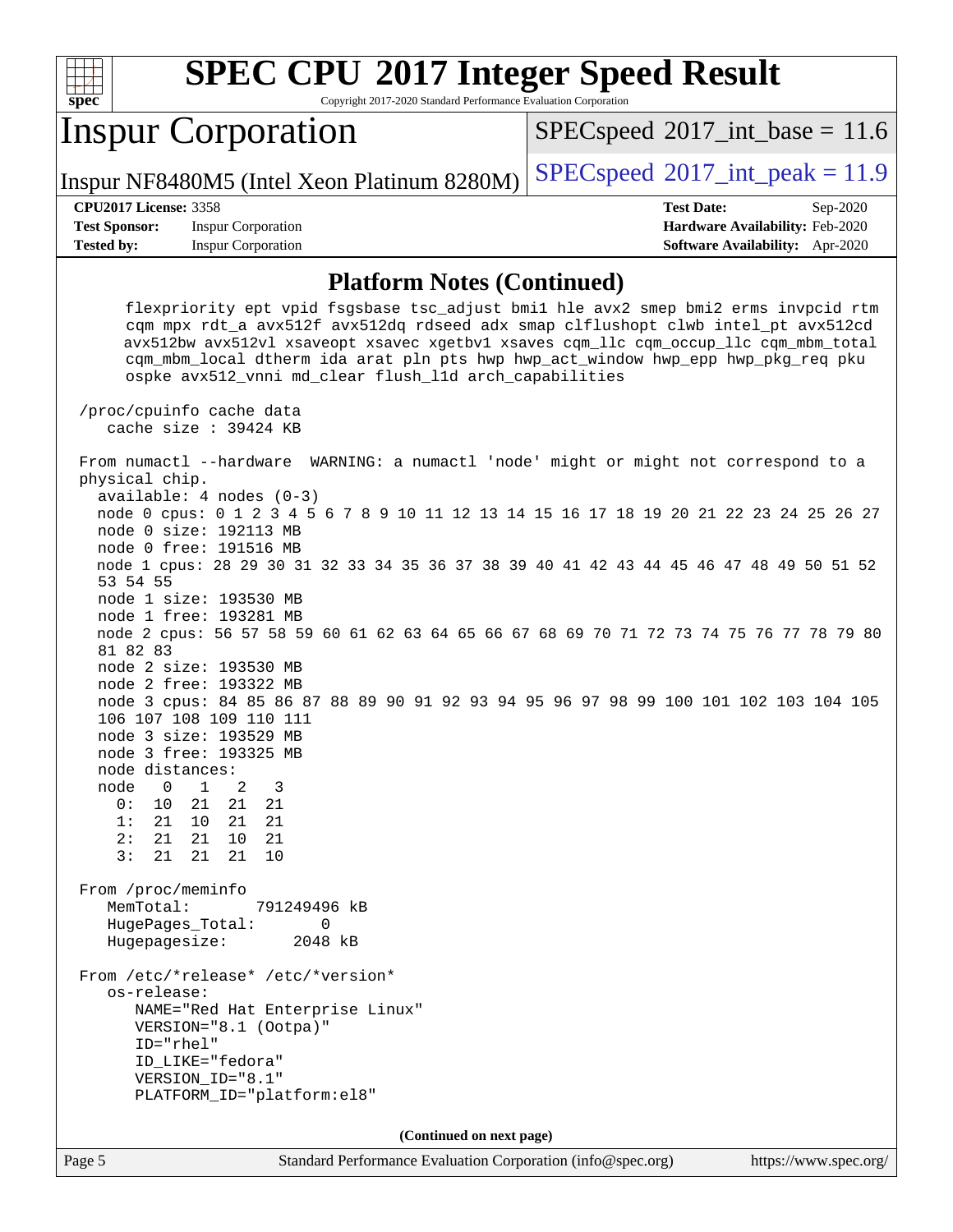

Copyright 2017-2020 Standard Performance Evaluation Corporation

## Inspur Corporation

 $SPECspeed^{\circ}2017\_int\_base = 11.6$  $SPECspeed^{\circ}2017\_int\_base = 11.6$ 

Inspur NF8480M5 (Intel Xeon Platinum 8280M) [SPECspeed](http://www.spec.org/auto/cpu2017/Docs/result-fields.html#SPECspeed2017intpeak)<sup>®</sup>[2017\\_int\\_peak = 1](http://www.spec.org/auto/cpu2017/Docs/result-fields.html#SPECspeed2017intpeak)1.9

**[Test Sponsor:](http://www.spec.org/auto/cpu2017/Docs/result-fields.html#TestSponsor)** Inspur Corporation **[Hardware Availability:](http://www.spec.org/auto/cpu2017/Docs/result-fields.html#HardwareAvailability)** Feb-2020 **[Tested by:](http://www.spec.org/auto/cpu2017/Docs/result-fields.html#Testedby)** Inspur Corporation **[Software Availability:](http://www.spec.org/auto/cpu2017/Docs/result-fields.html#SoftwareAvailability)** Apr-2020

**[CPU2017 License:](http://www.spec.org/auto/cpu2017/Docs/result-fields.html#CPU2017License)** 3358 **[Test Date:](http://www.spec.org/auto/cpu2017/Docs/result-fields.html#TestDate)** Sep-2020

#### **[Platform Notes \(Continued\)](http://www.spec.org/auto/cpu2017/Docs/result-fields.html#PlatformNotes)**

 PRETTY\_NAME="Red Hat Enterprise Linux 8.1 (Ootpa)" ANSI\_COLOR="0;31" redhat-release: Red Hat Enterprise Linux release 8.1 (Ootpa) system-release: Red Hat Enterprise Linux release 8.1 (Ootpa) system-release-cpe: cpe:/o:redhat:enterprise\_linux:8.1:ga uname -a: Linux localhost.localdomain 4.18.0-147.el8.x86\_64 #1 SMP Thu Sep 26 15:52:44 UTC 2019 x86\_64 x86\_64 x86\_64 GNU/Linux Kernel self-reported vulnerability status: CVE-2018-3620 (L1 Terminal Fault): Not affected Microarchitectural Data Sampling: Not affected CVE-2017-5754 (Meltdown): Not affected CVE-2018-3639 (Speculative Store Bypass): Mitigation: Speculative Store Bypass disabled via prctl and seccomp CVE-2017-5753 (Spectre variant 1): Mitigation: usercopy/swapgs barriers and \_\_user pointer sanitization CVE-2017-5715 (Spectre variant 2): Mitigation: Enhanced IBRS, IBPB: conditional, RSB filling run-level 3 Sep 21 10:07 SPEC is set to: /home/CPU2017 Filesystem Type Size Used Avail Use% Mounted on /dev/mapper/rhel-home xfs 839G 129G 711G 16% /home From /sys/devices/virtual/dmi/id BIOS: Inspur 4.1.09 09/23/2019 Vendor: Inspur Product: NF8480M5 Product Family: Type1Family Serial: 219598462 Additional information from dmidecode follows. WARNING: Use caution when you interpret this section. The 'dmidecode' program reads system data which is "intended to allow hardware to be accurately determined", but the intent may not be met, as there are frequent changes to hardware, firmware, and the "DMTF SMBIOS" standard. Memory: 24x NO DIMM NO DIMM 24x Samsung M393A4K40CB2-CVF 32 GB 2 rank 2933 (End of data from sysinfo program)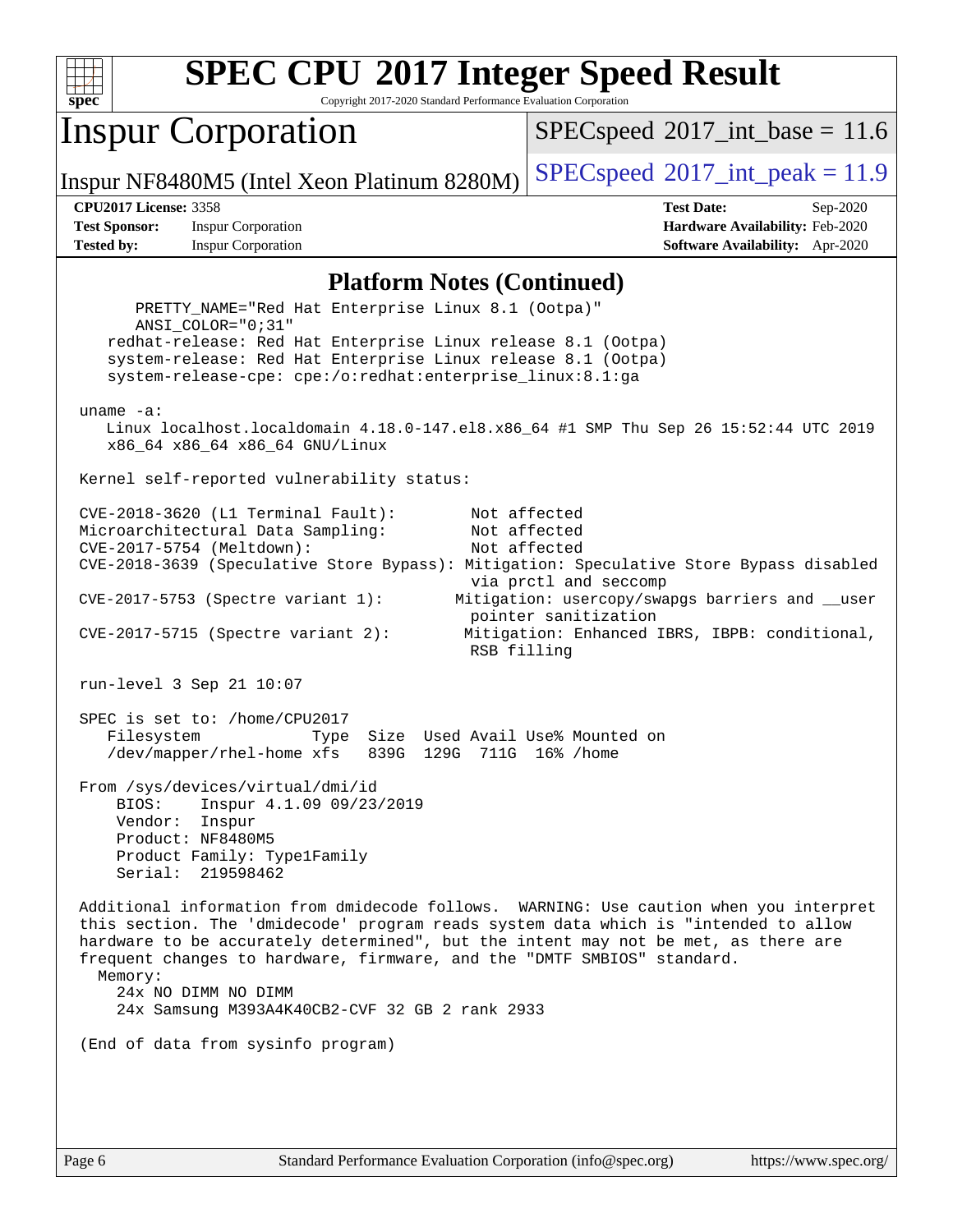| Ľ<br>ш |  |  |  |  |  |
|--------|--|--|--|--|--|

Copyright 2017-2020 Standard Performance Evaluation Corporation

# Inspur Corporation

 $SPECspeed*2017\_int\_base = 11.6$  $SPECspeed*2017\_int\_base = 11.6$ 

Inspur NF8480M5 (Intel Xeon Platinum 8280M)  $SPEC speed@2017\_int\_peak = 11.9$ 

**[Test Sponsor:](http://www.spec.org/auto/cpu2017/Docs/result-fields.html#TestSponsor)** Inspur Corporation **[Hardware Availability:](http://www.spec.org/auto/cpu2017/Docs/result-fields.html#HardwareAvailability)** Feb-2020

**[CPU2017 License:](http://www.spec.org/auto/cpu2017/Docs/result-fields.html#CPU2017License)** 3358 **[Test Date:](http://www.spec.org/auto/cpu2017/Docs/result-fields.html#TestDate)** Sep-2020 **[Tested by:](http://www.spec.org/auto/cpu2017/Docs/result-fields.html#Testedby)** Inspur Corporation **[Software Availability:](http://www.spec.org/auto/cpu2017/Docs/result-fields.html#SoftwareAvailability)** Apr-2020

### **[Compiler Version Notes](http://www.spec.org/auto/cpu2017/Docs/result-fields.html#CompilerVersionNotes)**

| Page 7 | Standard Performance Evaluation Corporation (info@spec.org)                                                                                                                                              | https://www.spec.org/ |
|--------|----------------------------------------------------------------------------------------------------------------------------------------------------------------------------------------------------------|-----------------------|
|        | (Continued on next page)                                                                                                                                                                                 |                       |
|        | $Intel(R)$ Fortran Intel(R) 64 Compiler for applications running on Intel(R)                                                                                                                             |                       |
|        | Fortran   648.exchange2_s(base, peak)                                                                                                                                                                    |                       |
|        | Intel(R) C++ Compiler for applications running on $Intel(R) 64$ , Version 2021.1<br>NextGen Build 20200304<br>Copyright (C) 1985-2020 Intel Corporation. All rights reserved.                            |                       |
| $C++$  | 620.omnetpp_s(base, peak) 623.xalancbmk_s(base, peak)<br>631.deepsjeng_s(base, peak) 641.leela_s(base, peak)                                                                                             |                       |
|        | Intel(R) C Intel(R) 64 Compiler for applications running on Intel(R) 64,<br>Version 19.1.1.217 Build 20200306<br>Copyright (C) 1985-2020 Intel Corporation. All rights reserved.                         |                       |
| C.     | 600.perlbench_s(peak)                                                                                                                                                                                    |                       |
|        | Intel(R) C Compiler for applications running on $Intel(R) 64$ , Version 2021.1<br>NextGen Build 20200304<br>Copyright (C) 1985-2020 Intel Corporation. All rights reserved.                              |                       |
| C      | 600.perlbench_s(base) 602.gcc_s(base, peak) 605.mcf_s(base, peak)<br>$625.x264_s(base, peak)$ $657.xz_s(base, peak)$                                                                                     |                       |
|        | Intel(R) C Intel(R) 64 Compiler for applications running on Intel(R) 64,<br>Version 19.1.1.217 Build 20200306<br>Copyright (C) 1985-2020 Intel Corporation. All rights reserved.<br><u>_____________</u> |                       |
|        | 600.perlbench_s(peak)<br>_______________________________                                                                                                                                                 |                       |
|        | NextGen Build 20200304<br>Copyright (C) 1985-2020 Intel Corporation. All rights reserved.                                                                                                                |                       |
|        | Intel(R) C Compiler for applications running on $Intel(R) 64$ , Version 2021.1                                                                                                                           |                       |
| C      | 600.perlbench_s(base) 602.gcc_s(base, peak) 605.mcf_s(base, peak)<br>625.x264_s(base, peak) 657.xz_s(base, peak)                                                                                         |                       |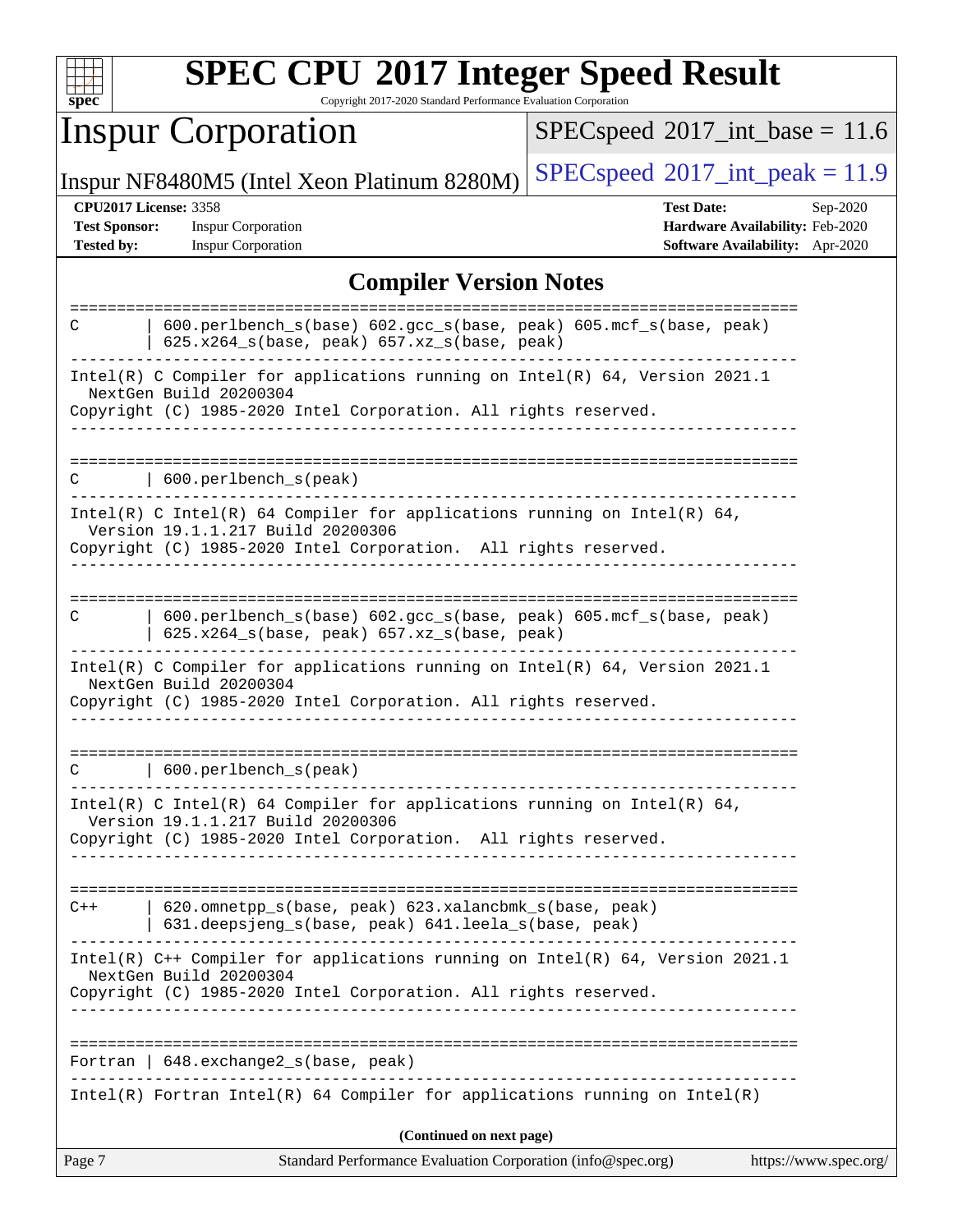

Copyright 2017-2020 Standard Performance Evaluation Corporation

## Inspur Corporation

 $SPECspeed^{\circ}2017\_int\_base = 11.6$  $SPECspeed^{\circ}2017\_int\_base = 11.6$ 

Inspur NF8480M5 (Intel Xeon Platinum 8280M) [SPECspeed](http://www.spec.org/auto/cpu2017/Docs/result-fields.html#SPECspeed2017intpeak)<sup>®</sup>[2017\\_int\\_peak = 1](http://www.spec.org/auto/cpu2017/Docs/result-fields.html#SPECspeed2017intpeak)1.9

**[Test Sponsor:](http://www.spec.org/auto/cpu2017/Docs/result-fields.html#TestSponsor)** Inspur Corporation **[Hardware Availability:](http://www.spec.org/auto/cpu2017/Docs/result-fields.html#HardwareAvailability)** Feb-2020 **[Tested by:](http://www.spec.org/auto/cpu2017/Docs/result-fields.html#Testedby)** Inspur Corporation **[Software Availability:](http://www.spec.org/auto/cpu2017/Docs/result-fields.html#SoftwareAvailability)** Apr-2020

**[CPU2017 License:](http://www.spec.org/auto/cpu2017/Docs/result-fields.html#CPU2017License)** 3358 **[Test Date:](http://www.spec.org/auto/cpu2017/Docs/result-fields.html#TestDate)** Sep-2020

#### **[Compiler Version Notes \(Continued\)](http://www.spec.org/auto/cpu2017/Docs/result-fields.html#CompilerVersionNotes)**

64, Version 19.1.1.217 Build 20200306

Copyright (C) 1985-2020 Intel Corporation. All rights reserved.

------------------------------------------------------------------------------

## **[Base Compiler Invocation](http://www.spec.org/auto/cpu2017/Docs/result-fields.html#BaseCompilerInvocation)**

[C benchmarks](http://www.spec.org/auto/cpu2017/Docs/result-fields.html#Cbenchmarks):

[icc](http://www.spec.org/cpu2017/results/res2020q4/cpu2017-20200928-24049.flags.html#user_CCbase_intel_icc_66fc1ee009f7361af1fbd72ca7dcefbb700085f36577c54f309893dd4ec40d12360134090235512931783d35fd58c0460139e722d5067c5574d8eaf2b3e37e92)

[C++ benchmarks:](http://www.spec.org/auto/cpu2017/Docs/result-fields.html#CXXbenchmarks) [icpc](http://www.spec.org/cpu2017/results/res2020q4/cpu2017-20200928-24049.flags.html#user_CXXbase_intel_icpc_c510b6838c7f56d33e37e94d029a35b4a7bccf4766a728ee175e80a419847e808290a9b78be685c44ab727ea267ec2f070ec5dc83b407c0218cded6866a35d07)

[Fortran benchmarks](http://www.spec.org/auto/cpu2017/Docs/result-fields.html#Fortranbenchmarks): [ifort](http://www.spec.org/cpu2017/results/res2020q4/cpu2017-20200928-24049.flags.html#user_FCbase_intel_ifort_8111460550e3ca792625aed983ce982f94888b8b503583aa7ba2b8303487b4d8a21a13e7191a45c5fd58ff318f48f9492884d4413fa793fd88dd292cad7027ca)

## **[Base Portability Flags](http://www.spec.org/auto/cpu2017/Docs/result-fields.html#BasePortabilityFlags)**

 600.perlbench\_s: [-DSPEC\\_LP64](http://www.spec.org/cpu2017/results/res2020q4/cpu2017-20200928-24049.flags.html#b600.perlbench_s_basePORTABILITY_DSPEC_LP64) [-DSPEC\\_LINUX\\_X64](http://www.spec.org/cpu2017/results/res2020q4/cpu2017-20200928-24049.flags.html#b600.perlbench_s_baseCPORTABILITY_DSPEC_LINUX_X64) 602.gcc\_s: [-DSPEC\\_LP64](http://www.spec.org/cpu2017/results/res2020q4/cpu2017-20200928-24049.flags.html#suite_basePORTABILITY602_gcc_s_DSPEC_LP64) 605.mcf\_s: [-DSPEC\\_LP64](http://www.spec.org/cpu2017/results/res2020q4/cpu2017-20200928-24049.flags.html#suite_basePORTABILITY605_mcf_s_DSPEC_LP64) 620.omnetpp\_s: [-DSPEC\\_LP64](http://www.spec.org/cpu2017/results/res2020q4/cpu2017-20200928-24049.flags.html#suite_basePORTABILITY620_omnetpp_s_DSPEC_LP64) 623.xalancbmk\_s: [-DSPEC\\_LP64](http://www.spec.org/cpu2017/results/res2020q4/cpu2017-20200928-24049.flags.html#suite_basePORTABILITY623_xalancbmk_s_DSPEC_LP64) [-DSPEC\\_LINUX](http://www.spec.org/cpu2017/results/res2020q4/cpu2017-20200928-24049.flags.html#b623.xalancbmk_s_baseCXXPORTABILITY_DSPEC_LINUX) 625.x264\_s: [-DSPEC\\_LP64](http://www.spec.org/cpu2017/results/res2020q4/cpu2017-20200928-24049.flags.html#suite_basePORTABILITY625_x264_s_DSPEC_LP64) 631.deepsjeng\_s: [-DSPEC\\_LP64](http://www.spec.org/cpu2017/results/res2020q4/cpu2017-20200928-24049.flags.html#suite_basePORTABILITY631_deepsjeng_s_DSPEC_LP64) 641.leela\_s: [-DSPEC\\_LP64](http://www.spec.org/cpu2017/results/res2020q4/cpu2017-20200928-24049.flags.html#suite_basePORTABILITY641_leela_s_DSPEC_LP64) 648.exchange2\_s: [-DSPEC\\_LP64](http://www.spec.org/cpu2017/results/res2020q4/cpu2017-20200928-24049.flags.html#suite_basePORTABILITY648_exchange2_s_DSPEC_LP64) 657.xz\_s: [-DSPEC\\_LP64](http://www.spec.org/cpu2017/results/res2020q4/cpu2017-20200928-24049.flags.html#suite_basePORTABILITY657_xz_s_DSPEC_LP64)

## **[Base Optimization Flags](http://www.spec.org/auto/cpu2017/Docs/result-fields.html#BaseOptimizationFlags)**

[C benchmarks](http://www.spec.org/auto/cpu2017/Docs/result-fields.html#Cbenchmarks):

[-m64](http://www.spec.org/cpu2017/results/res2020q4/cpu2017-20200928-24049.flags.html#user_CCbase_m64-icc) [-qnextgen](http://www.spec.org/cpu2017/results/res2020q4/cpu2017-20200928-24049.flags.html#user_CCbase_f-qnextgen) [-std=c11](http://www.spec.org/cpu2017/results/res2020q4/cpu2017-20200928-24049.flags.html#user_CCbase_std-icc-std_0e1c27790398a4642dfca32ffe6c27b5796f9c2d2676156f2e42c9c44eaad0c049b1cdb667a270c34d979996257aeb8fc440bfb01818dbc9357bd9d174cb8524) [-Wl,-plugin-opt=-x86-branches-within-32B-boundaries](http://www.spec.org/cpu2017/results/res2020q4/cpu2017-20200928-24049.flags.html#user_CCbase_f-x86-branches-within-32B-boundaries_0098b4e4317ae60947b7b728078a624952a08ac37a3c797dfb4ffeb399e0c61a9dd0f2f44ce917e9361fb9076ccb15e7824594512dd315205382d84209e912f3) [-Wl,-z,muldefs](http://www.spec.org/cpu2017/results/res2020q4/cpu2017-20200928-24049.flags.html#user_CCbase_link_force_multiple1_b4cbdb97b34bdee9ceefcfe54f4c8ea74255f0b02a4b23e853cdb0e18eb4525ac79b5a88067c842dd0ee6996c24547a27a4b99331201badda8798ef8a743f577) [-xCORE-AVX512](http://www.spec.org/cpu2017/results/res2020q4/cpu2017-20200928-24049.flags.html#user_CCbase_f-xCORE-AVX512) [-O3](http://www.spec.org/cpu2017/results/res2020q4/cpu2017-20200928-24049.flags.html#user_CCbase_f-O3) [-ffast-math](http://www.spec.org/cpu2017/results/res2020q4/cpu2017-20200928-24049.flags.html#user_CCbase_f-ffast-math) [-flto](http://www.spec.org/cpu2017/results/res2020q4/cpu2017-20200928-24049.flags.html#user_CCbase_f-flto) [-mfpmath=sse](http://www.spec.org/cpu2017/results/res2020q4/cpu2017-20200928-24049.flags.html#user_CCbase_f-mfpmath_70eb8fac26bde974f8ab713bc9086c5621c0b8d2f6c86f38af0bd7062540daf19db5f3a066d8c6684be05d84c9b6322eb3b5be6619d967835195b93d6c02afa1) [-funroll-loops](http://www.spec.org/cpu2017/results/res2020q4/cpu2017-20200928-24049.flags.html#user_CCbase_f-funroll-loops) [-fuse-ld=gold](http://www.spec.org/cpu2017/results/res2020q4/cpu2017-20200928-24049.flags.html#user_CCbase_f-fuse-ld_920b3586e2b8c6e0748b9c84fa9b744736ba725a32cab14ad8f3d4ad28eecb2f59d1144823d2e17006539a88734fe1fc08fc3035f7676166309105a78aaabc32) [-qopt-mem-layout-trans=4](http://www.spec.org/cpu2017/results/res2020q4/cpu2017-20200928-24049.flags.html#user_CCbase_f-qopt-mem-layout-trans_fa39e755916c150a61361b7846f310bcdf6f04e385ef281cadf3647acec3f0ae266d1a1d22d972a7087a248fd4e6ca390a3634700869573d231a252c784941a8) [-fopenmp](http://www.spec.org/cpu2017/results/res2020q4/cpu2017-20200928-24049.flags.html#user_CCbase_fopenmp_5aa2e47ce4f2ef030ba5d12d5a7a9c4e57167333d78243fcadb80b48d5abb78ff19333f8478e0b2a41e63049eb285965c145ccab7b93db7d0c4d59e4dc6f5591) [-DSPEC\\_OPENMP](http://www.spec.org/cpu2017/results/res2020q4/cpu2017-20200928-24049.flags.html#suite_CCbase_DSPEC_OPENMP) [-L/usr/local/jemalloc64-5.0.1/lib](http://www.spec.org/cpu2017/results/res2020q4/cpu2017-20200928-24049.flags.html#user_CCbase_jemalloc_link_path64_1_cc289568b1a6c0fd3b62c91b824c27fcb5af5e8098e6ad028160d21144ef1b8aef3170d2acf0bee98a8da324cfe4f67d0a3d0c4cc4673d993d694dc2a0df248b) [-ljemalloc](http://www.spec.org/cpu2017/results/res2020q4/cpu2017-20200928-24049.flags.html#user_CCbase_jemalloc_link_lib_d1249b907c500fa1c0672f44f562e3d0f79738ae9e3c4a9c376d49f265a04b9c99b167ecedbf6711b3085be911c67ff61f150a17b3472be731631ba4d0471706)

#### [C++ benchmarks:](http://www.spec.org/auto/cpu2017/Docs/result-fields.html#CXXbenchmarks)

[-m64](http://www.spec.org/cpu2017/results/res2020q4/cpu2017-20200928-24049.flags.html#user_CXXbase_m64-icc) [-qnextgen](http://www.spec.org/cpu2017/results/res2020q4/cpu2017-20200928-24049.flags.html#user_CXXbase_f-qnextgen) [-Wl,-plugin-opt=-x86-branches-within-32B-boundaries](http://www.spec.org/cpu2017/results/res2020q4/cpu2017-20200928-24049.flags.html#user_CXXbase_f-x86-branches-within-32B-boundaries_0098b4e4317ae60947b7b728078a624952a08ac37a3c797dfb4ffeb399e0c61a9dd0f2f44ce917e9361fb9076ccb15e7824594512dd315205382d84209e912f3) [-Wl,-z,muldefs](http://www.spec.org/cpu2017/results/res2020q4/cpu2017-20200928-24049.flags.html#user_CXXbase_link_force_multiple1_b4cbdb97b34bdee9ceefcfe54f4c8ea74255f0b02a4b23e853cdb0e18eb4525ac79b5a88067c842dd0ee6996c24547a27a4b99331201badda8798ef8a743f577) [-xCORE-AVX512](http://www.spec.org/cpu2017/results/res2020q4/cpu2017-20200928-24049.flags.html#user_CXXbase_f-xCORE-AVX512) [-O3](http://www.spec.org/cpu2017/results/res2020q4/cpu2017-20200928-24049.flags.html#user_CXXbase_f-O3) [-ffast-math](http://www.spec.org/cpu2017/results/res2020q4/cpu2017-20200928-24049.flags.html#user_CXXbase_f-ffast-math) [-flto](http://www.spec.org/cpu2017/results/res2020q4/cpu2017-20200928-24049.flags.html#user_CXXbase_f-flto) [-mfpmath=sse](http://www.spec.org/cpu2017/results/res2020q4/cpu2017-20200928-24049.flags.html#user_CXXbase_f-mfpmath_70eb8fac26bde974f8ab713bc9086c5621c0b8d2f6c86f38af0bd7062540daf19db5f3a066d8c6684be05d84c9b6322eb3b5be6619d967835195b93d6c02afa1) [-funroll-loops](http://www.spec.org/cpu2017/results/res2020q4/cpu2017-20200928-24049.flags.html#user_CXXbase_f-funroll-loops) [-fuse-ld=gold](http://www.spec.org/cpu2017/results/res2020q4/cpu2017-20200928-24049.flags.html#user_CXXbase_f-fuse-ld_920b3586e2b8c6e0748b9c84fa9b744736ba725a32cab14ad8f3d4ad28eecb2f59d1144823d2e17006539a88734fe1fc08fc3035f7676166309105a78aaabc32) [-qopt-mem-layout-trans=4](http://www.spec.org/cpu2017/results/res2020q4/cpu2017-20200928-24049.flags.html#user_CXXbase_f-qopt-mem-layout-trans_fa39e755916c150a61361b7846f310bcdf6f04e385ef281cadf3647acec3f0ae266d1a1d22d972a7087a248fd4e6ca390a3634700869573d231a252c784941a8)

**(Continued on next page)**

| Page 8 | Standard Performance Evaluation Corporation (info@spec.org) | https://www.spec.org/ |
|--------|-------------------------------------------------------------|-----------------------|
|--------|-------------------------------------------------------------|-----------------------|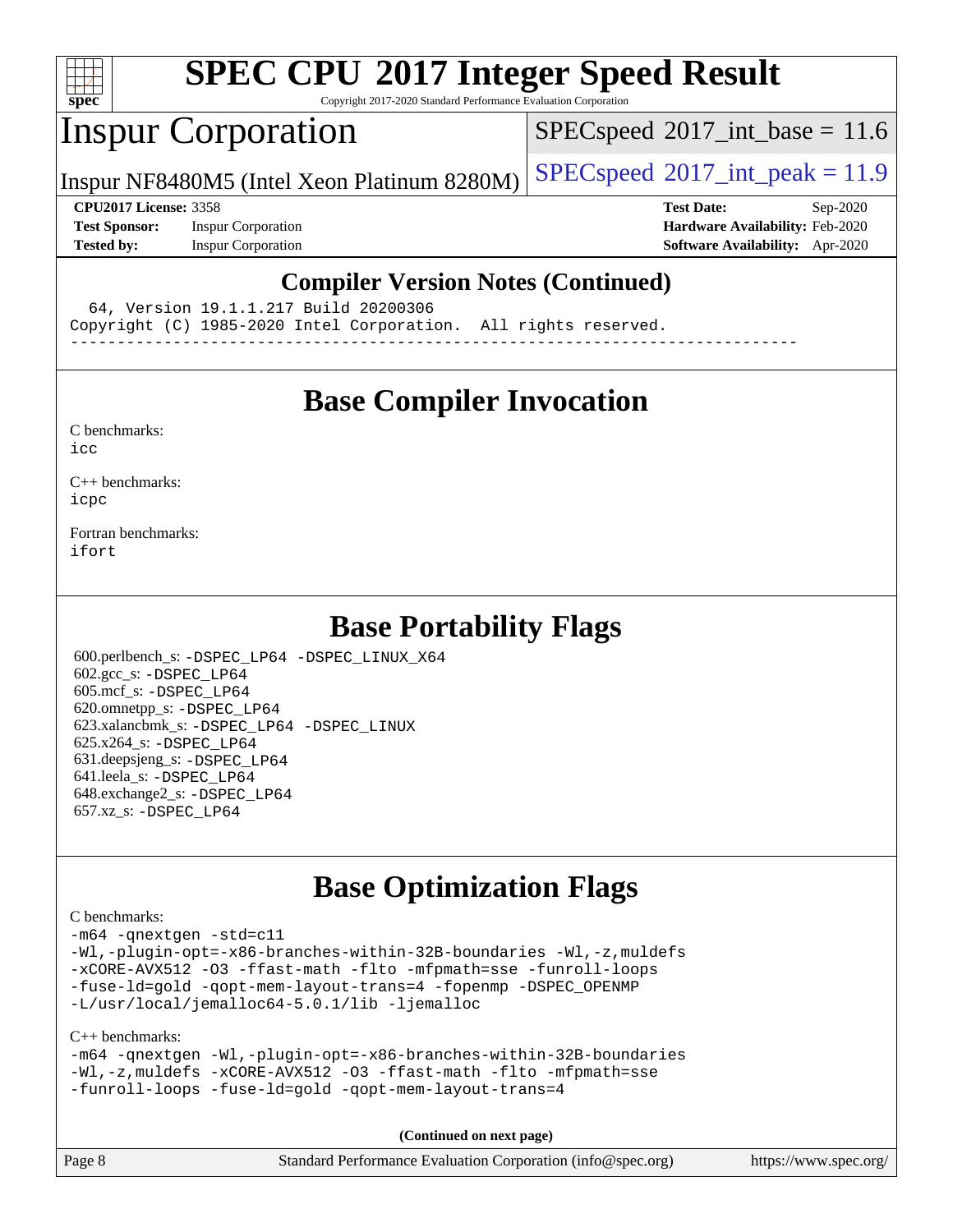

Copyright 2017-2020 Standard Performance Evaluation Corporation

# Inspur Corporation

 $SPECspeed^{\circ}2017\_int\_base = 11.6$  $SPECspeed^{\circ}2017\_int\_base = 11.6$ 

Inspur NF8480M5 (Intel Xeon Platinum 8280M)  $\left|$  [SPECspeed](http://www.spec.org/auto/cpu2017/Docs/result-fields.html#SPECspeed2017intpeak)®[2017\\_int\\_peak = 1](http://www.spec.org/auto/cpu2017/Docs/result-fields.html#SPECspeed2017intpeak)1.9

**[Test Sponsor:](http://www.spec.org/auto/cpu2017/Docs/result-fields.html#TestSponsor)** Inspur Corporation **[Hardware Availability:](http://www.spec.org/auto/cpu2017/Docs/result-fields.html#HardwareAvailability)** Feb-2020 **[Tested by:](http://www.spec.org/auto/cpu2017/Docs/result-fields.html#Testedby)** Inspur Corporation **[Software Availability:](http://www.spec.org/auto/cpu2017/Docs/result-fields.html#SoftwareAvailability)** Apr-2020

**[CPU2017 License:](http://www.spec.org/auto/cpu2017/Docs/result-fields.html#CPU2017License)** 3358 **[Test Date:](http://www.spec.org/auto/cpu2017/Docs/result-fields.html#TestDate)** Sep-2020

# **[Base Optimization Flags \(Continued\)](http://www.spec.org/auto/cpu2017/Docs/result-fields.html#BaseOptimizationFlags)**

[C++ benchmarks](http://www.spec.org/auto/cpu2017/Docs/result-fields.html#CXXbenchmarks) (continued):

[-L/usr/local/IntelCompiler19/compilers\\_and\\_libraries\\_2020.1.217/linux/compiler/lib/intel64\\_lin](http://www.spec.org/cpu2017/results/res2020q4/cpu2017-20200928-24049.flags.html#user_CXXbase_linkpath_2cb6f503891ebf8baee7515f4e7d4ec1217444d1d05903cc0091ac4158de400651d2b2313a9fa414cb8a8f0e16ab029634f5c6db340f400369c190d4db8a54a0) [-lqkmalloc](http://www.spec.org/cpu2017/results/res2020q4/cpu2017-20200928-24049.flags.html#user_CXXbase_qkmalloc_link_lib_79a818439969f771c6bc311cfd333c00fc099dad35c030f5aab9dda831713d2015205805422f83de8875488a2991c0a156aaa600e1f9138f8fc37004abc96dc5)

#### [Fortran benchmarks:](http://www.spec.org/auto/cpu2017/Docs/result-fields.html#Fortranbenchmarks)

| -m64 -Wl,-plugin-opt=-x86-branches-within-32B-boundaries -xCORE-AVX512 |  |  |  |  |  |
|------------------------------------------------------------------------|--|--|--|--|--|
| -03 -ipo -no-prec-div -gopt-mem-layout-trans=4                         |  |  |  |  |  |
| -nostandard-realloc-lhs -align array32byte                             |  |  |  |  |  |
| -mbranches-within-32B-boundaries                                       |  |  |  |  |  |

## **[Peak Compiler Invocation](http://www.spec.org/auto/cpu2017/Docs/result-fields.html#PeakCompilerInvocation)**

[C benchmarks](http://www.spec.org/auto/cpu2017/Docs/result-fields.html#Cbenchmarks): [icc](http://www.spec.org/cpu2017/results/res2020q4/cpu2017-20200928-24049.flags.html#user_CCpeak_intel_icc_66fc1ee009f7361af1fbd72ca7dcefbb700085f36577c54f309893dd4ec40d12360134090235512931783d35fd58c0460139e722d5067c5574d8eaf2b3e37e92)

[C++ benchmarks:](http://www.spec.org/auto/cpu2017/Docs/result-fields.html#CXXbenchmarks) [icpc](http://www.spec.org/cpu2017/results/res2020q4/cpu2017-20200928-24049.flags.html#user_CXXpeak_intel_icpc_c510b6838c7f56d33e37e94d029a35b4a7bccf4766a728ee175e80a419847e808290a9b78be685c44ab727ea267ec2f070ec5dc83b407c0218cded6866a35d07)

[Fortran benchmarks](http://www.spec.org/auto/cpu2017/Docs/result-fields.html#Fortranbenchmarks): [ifort](http://www.spec.org/cpu2017/results/res2020q4/cpu2017-20200928-24049.flags.html#user_FCpeak_intel_ifort_8111460550e3ca792625aed983ce982f94888b8b503583aa7ba2b8303487b4d8a21a13e7191a45c5fd58ff318f48f9492884d4413fa793fd88dd292cad7027ca)

# **[Peak Portability Flags](http://www.spec.org/auto/cpu2017/Docs/result-fields.html#PeakPortabilityFlags)**

 600.perlbench\_s: [-DSPEC\\_LP64](http://www.spec.org/cpu2017/results/res2020q4/cpu2017-20200928-24049.flags.html#b600.perlbench_s_peakPORTABILITY_DSPEC_LP64) [-DSPEC\\_LINUX\\_X64](http://www.spec.org/cpu2017/results/res2020q4/cpu2017-20200928-24049.flags.html#b600.perlbench_s_peakCPORTABILITY_DSPEC_LINUX_X64)  $602.\text{gcc}\$ : -DSPEC LP64(\*) -DSPEC LP64 605.mcf\_s: [-DSPEC\\_LP64](http://www.spec.org/cpu2017/results/res2020q4/cpu2017-20200928-24049.flags.html#suite_peakPORTABILITY605_mcf_s_DSPEC_LP64) 620.omnetpp\_s: [-DSPEC\\_LP64](http://www.spec.org/cpu2017/results/res2020q4/cpu2017-20200928-24049.flags.html#suite_peakPORTABILITY620_omnetpp_s_DSPEC_LP64) 623.xalancbmk\_s: [-DSPEC\\_LP64](http://www.spec.org/cpu2017/results/res2020q4/cpu2017-20200928-24049.flags.html#suite_peakPORTABILITY623_xalancbmk_s_DSPEC_LP64) [-DSPEC\\_LINUX](http://www.spec.org/cpu2017/results/res2020q4/cpu2017-20200928-24049.flags.html#b623.xalancbmk_s_peakCXXPORTABILITY_DSPEC_LINUX) 625.x264\_s: [-DSPEC\\_LP64](http://www.spec.org/cpu2017/results/res2020q4/cpu2017-20200928-24049.flags.html#suite_peakPORTABILITY625_x264_s_DSPEC_LP64) 631.deepsjeng\_s: [-DSPEC\\_LP64](http://www.spec.org/cpu2017/results/res2020q4/cpu2017-20200928-24049.flags.html#suite_peakPORTABILITY631_deepsjeng_s_DSPEC_LP64) 641.leela\_s: [-DSPEC\\_LP64](http://www.spec.org/cpu2017/results/res2020q4/cpu2017-20200928-24049.flags.html#suite_peakPORTABILITY641_leela_s_DSPEC_LP64) 648.exchange2\_s: [-DSPEC\\_LP64](http://www.spec.org/cpu2017/results/res2020q4/cpu2017-20200928-24049.flags.html#suite_peakPORTABILITY648_exchange2_s_DSPEC_LP64) 657.xz\_s: [-DSPEC\\_LP64](http://www.spec.org/cpu2017/results/res2020q4/cpu2017-20200928-24049.flags.html#suite_peakPORTABILITY657_xz_s_DSPEC_LP64)

(\*) Indicates a portability flag that was found in a non-portability variable.

## **[Peak Optimization Flags](http://www.spec.org/auto/cpu2017/Docs/result-fields.html#PeakOptimizationFlags)**

[C benchmarks:](http://www.spec.org/auto/cpu2017/Docs/result-fields.html#Cbenchmarks)

**(Continued on next page)**

Page 9 Standard Performance Evaluation Corporation [\(info@spec.org\)](mailto:info@spec.org) <https://www.spec.org/>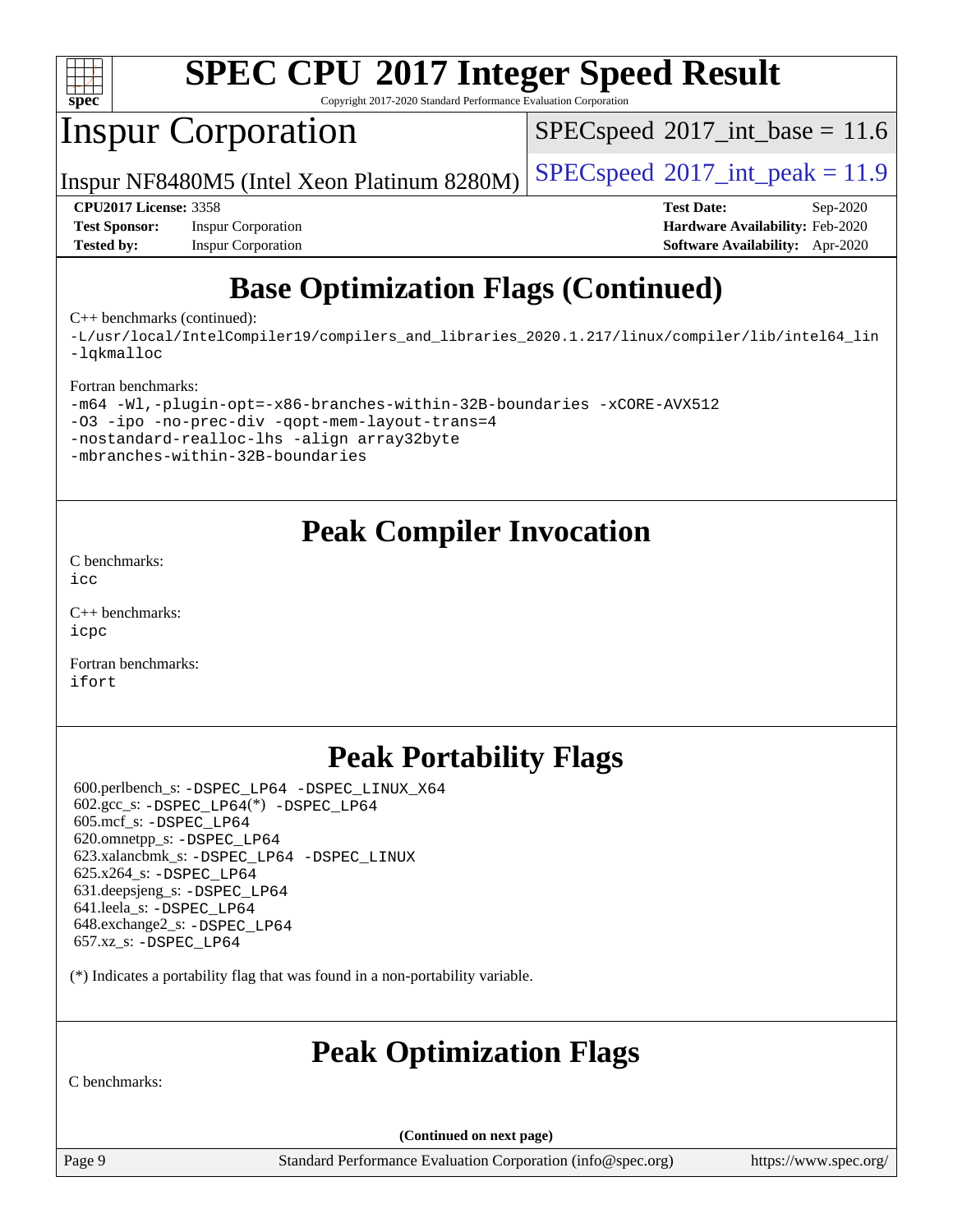

Copyright 2017-2020 Standard Performance Evaluation Corporation

# Inspur Corporation

 $SPECspeed^{\circ}2017\_int\_base = 11.6$  $SPECspeed^{\circ}2017\_int\_base = 11.6$ 

Inspur NF8480M5 (Intel Xeon Platinum 8280M)  $\left|$  [SPECspeed](http://www.spec.org/auto/cpu2017/Docs/result-fields.html#SPECspeed2017intpeak)®[2017\\_int\\_peak = 1](http://www.spec.org/auto/cpu2017/Docs/result-fields.html#SPECspeed2017intpeak)1.9

**[Test Sponsor:](http://www.spec.org/auto/cpu2017/Docs/result-fields.html#TestSponsor)** Inspur Corporation **[Hardware Availability:](http://www.spec.org/auto/cpu2017/Docs/result-fields.html#HardwareAvailability)** Feb-2020 **[Tested by:](http://www.spec.org/auto/cpu2017/Docs/result-fields.html#Testedby)** Inspur Corporation **[Software Availability:](http://www.spec.org/auto/cpu2017/Docs/result-fields.html#SoftwareAvailability)** Apr-2020

**[CPU2017 License:](http://www.spec.org/auto/cpu2017/Docs/result-fields.html#CPU2017License)** 3358 **[Test Date:](http://www.spec.org/auto/cpu2017/Docs/result-fields.html#TestDate)** Sep-2020

# **[Peak Optimization Flags \(Continued\)](http://www.spec.org/auto/cpu2017/Docs/result-fields.html#PeakOptimizationFlags)**

 600.perlbench\_s: [-Wl,-z,muldefs](http://www.spec.org/cpu2017/results/res2020q4/cpu2017-20200928-24049.flags.html#user_peakEXTRA_LDFLAGS600_perlbench_s_link_force_multiple1_b4cbdb97b34bdee9ceefcfe54f4c8ea74255f0b02a4b23e853cdb0e18eb4525ac79b5a88067c842dd0ee6996c24547a27a4b99331201badda8798ef8a743f577) [-prof-gen](http://www.spec.org/cpu2017/results/res2020q4/cpu2017-20200928-24049.flags.html#user_peakPASS1_CFLAGSPASS1_LDFLAGS600_perlbench_s_prof_gen_5aa4926d6013ddb2a31985c654b3eb18169fc0c6952a63635c234f711e6e63dd76e94ad52365559451ec499a2cdb89e4dc58ba4c67ef54ca681ffbe1461d6b36)(pass 1) [-prof-use](http://www.spec.org/cpu2017/results/res2020q4/cpu2017-20200928-24049.flags.html#user_peakPASS2_CFLAGSPASS2_LDFLAGS600_perlbench_s_prof_use_1a21ceae95f36a2b53c25747139a6c16ca95bd9def2a207b4f0849963b97e94f5260e30a0c64f4bb623698870e679ca08317ef8150905d41bd88c6f78df73f19)(pass 2) [-xCORE-AVX512](http://www.spec.org/cpu2017/results/res2020q4/cpu2017-20200928-24049.flags.html#user_peakCOPTIMIZE600_perlbench_s_f-xCORE-AVX512) [-ipo](http://www.spec.org/cpu2017/results/res2020q4/cpu2017-20200928-24049.flags.html#user_peakCOPTIMIZE600_perlbench_s_f-ipo) -03 [-no-prec-div](http://www.spec.org/cpu2017/results/res2020q4/cpu2017-20200928-24049.flags.html#user_peakCOPTIMIZE600_perlbench_s_f-no-prec-div) [-qopt-mem-layout-trans=4](http://www.spec.org/cpu2017/results/res2020q4/cpu2017-20200928-24049.flags.html#user_peakCOPTIMIZE600_perlbench_s_f-qopt-mem-layout-trans_fa39e755916c150a61361b7846f310bcdf6f04e385ef281cadf3647acec3f0ae266d1a1d22d972a7087a248fd4e6ca390a3634700869573d231a252c784941a8) [-fno-strict-overflow](http://www.spec.org/cpu2017/results/res2020q4/cpu2017-20200928-24049.flags.html#user_peakEXTRA_OPTIMIZE600_perlbench_s_f-fno-strict-overflow) [-mbranches-within-32B-boundaries](http://www.spec.org/cpu2017/results/res2020q4/cpu2017-20200928-24049.flags.html#user_peakEXTRA_COPTIMIZE600_perlbench_s_f-mbranches-within-32B-boundaries) [-L/usr/local/jemalloc64-5.0.1/lib](http://www.spec.org/cpu2017/results/res2020q4/cpu2017-20200928-24049.flags.html#user_peakEXTRA_LIBS600_perlbench_s_jemalloc_link_path64_1_cc289568b1a6c0fd3b62c91b824c27fcb5af5e8098e6ad028160d21144ef1b8aef3170d2acf0bee98a8da324cfe4f67d0a3d0c4cc4673d993d694dc2a0df248b) [-ljemalloc](http://www.spec.org/cpu2017/results/res2020q4/cpu2017-20200928-24049.flags.html#user_peakEXTRA_LIBS600_perlbench_s_jemalloc_link_lib_d1249b907c500fa1c0672f44f562e3d0f79738ae9e3c4a9c376d49f265a04b9c99b167ecedbf6711b3085be911c67ff61f150a17b3472be731631ba4d0471706) 602.gcc\_s: [-m64](http://www.spec.org/cpu2017/results/res2020q4/cpu2017-20200928-24049.flags.html#user_peakCCLD602_gcc_s_m64-icc) [-qnextgen](http://www.spec.org/cpu2017/results/res2020q4/cpu2017-20200928-24049.flags.html#user_peakCCLD602_gcc_s_f-qnextgen) [-std=c11](http://www.spec.org/cpu2017/results/res2020q4/cpu2017-20200928-24049.flags.html#user_peakCCLD602_gcc_s_std-icc-std_0e1c27790398a4642dfca32ffe6c27b5796f9c2d2676156f2e42c9c44eaad0c049b1cdb667a270c34d979996257aeb8fc440bfb01818dbc9357bd9d174cb8524) [-fuse-ld=gold](http://www.spec.org/cpu2017/results/res2020q4/cpu2017-20200928-24049.flags.html#user_peakCCLD602_gcc_s_f-fuse-ld_920b3586e2b8c6e0748b9c84fa9b744736ba725a32cab14ad8f3d4ad28eecb2f59d1144823d2e17006539a88734fe1fc08fc3035f7676166309105a78aaabc32) [-Wl,-plugin-opt=-x86-branches-within-32B-boundaries](http://www.spec.org/cpu2017/results/res2020q4/cpu2017-20200928-24049.flags.html#user_peakLDFLAGS602_gcc_s_f-x86-branches-within-32B-boundaries_0098b4e4317ae60947b7b728078a624952a08ac37a3c797dfb4ffeb399e0c61a9dd0f2f44ce917e9361fb9076ccb15e7824594512dd315205382d84209e912f3) [-Wl,-z,muldefs](http://www.spec.org/cpu2017/results/res2020q4/cpu2017-20200928-24049.flags.html#user_peakEXTRA_LDFLAGS602_gcc_s_link_force_multiple1_b4cbdb97b34bdee9ceefcfe54f4c8ea74255f0b02a4b23e853cdb0e18eb4525ac79b5a88067c842dd0ee6996c24547a27a4b99331201badda8798ef8a743f577) [-fprofile-generate](http://www.spec.org/cpu2017/results/res2020q4/cpu2017-20200928-24049.flags.html#user_peakPASS1_CFLAGSPASS1_LDFLAGS602_gcc_s_fprofile-generate)(pass 1) [-fprofile-use=default.profdata](http://www.spec.org/cpu2017/results/res2020q4/cpu2017-20200928-24049.flags.html#user_peakPASS2_CFLAGSPASS2_LDFLAGS602_gcc_s_fprofile-use_56aeee182b92ec249f9670f17c9b8e7d83fe2d25538e35a2cf64c434b579a2235a8b8fc66ef5678d24461366bbab9d486c870d8a72905233fc08e43eefe3cd80)(pass 2) [-xCORE-AVX512](http://www.spec.org/cpu2017/results/res2020q4/cpu2017-20200928-24049.flags.html#user_peakCOPTIMIZEPASS1_CFLAGSPASS1_LDFLAGS602_gcc_s_f-xCORE-AVX512) [-flto](http://www.spec.org/cpu2017/results/res2020q4/cpu2017-20200928-24049.flags.html#user_peakCOPTIMIZEPASS1_CFLAGSPASS1_LDFLAGS602_gcc_s_f-flto) [-Ofast](http://www.spec.org/cpu2017/results/res2020q4/cpu2017-20200928-24049.flags.html#user_peakPASS1_CFLAGSPASS1_LDFLAGS602_gcc_s_f-Ofast)(pass 1) [-O3](http://www.spec.org/cpu2017/results/res2020q4/cpu2017-20200928-24049.flags.html#user_peakCOPTIMIZE602_gcc_s_f-O3) [-ffast-math](http://www.spec.org/cpu2017/results/res2020q4/cpu2017-20200928-24049.flags.html#user_peakCOPTIMIZE602_gcc_s_f-ffast-math) [-qopt-mem-layout-trans=4](http://www.spec.org/cpu2017/results/res2020q4/cpu2017-20200928-24049.flags.html#user_peakCOPTIMIZE602_gcc_s_f-qopt-mem-layout-trans_fa39e755916c150a61361b7846f310bcdf6f04e385ef281cadf3647acec3f0ae266d1a1d22d972a7087a248fd4e6ca390a3634700869573d231a252c784941a8) [-L/usr/local/jemalloc64-5.0.1/lib](http://www.spec.org/cpu2017/results/res2020q4/cpu2017-20200928-24049.flags.html#user_peakEXTRA_LIBS602_gcc_s_jemalloc_link_path64_1_cc289568b1a6c0fd3b62c91b824c27fcb5af5e8098e6ad028160d21144ef1b8aef3170d2acf0bee98a8da324cfe4f67d0a3d0c4cc4673d993d694dc2a0df248b) [-ljemalloc](http://www.spec.org/cpu2017/results/res2020q4/cpu2017-20200928-24049.flags.html#user_peakEXTRA_LIBS602_gcc_s_jemalloc_link_lib_d1249b907c500fa1c0672f44f562e3d0f79738ae9e3c4a9c376d49f265a04b9c99b167ecedbf6711b3085be911c67ff61f150a17b3472be731631ba4d0471706)  $605 \text{.mcf}\text{-}\text{s}$ : basepeak = yes 625.x264\_s: [-m64](http://www.spec.org/cpu2017/results/res2020q4/cpu2017-20200928-24049.flags.html#user_peakCCLD625_x264_s_m64-icc) [-qnextgen](http://www.spec.org/cpu2017/results/res2020q4/cpu2017-20200928-24049.flags.html#user_peakCCLD625_x264_s_f-qnextgen) [-std=c11](http://www.spec.org/cpu2017/results/res2020q4/cpu2017-20200928-24049.flags.html#user_peakCCLD625_x264_s_std-icc-std_0e1c27790398a4642dfca32ffe6c27b5796f9c2d2676156f2e42c9c44eaad0c049b1cdb667a270c34d979996257aeb8fc440bfb01818dbc9357bd9d174cb8524) [-Wl,-plugin-opt=-x86-branches-within-32B-boundaries](http://www.spec.org/cpu2017/results/res2020q4/cpu2017-20200928-24049.flags.html#user_peakLDFLAGS625_x264_s_f-x86-branches-within-32B-boundaries_0098b4e4317ae60947b7b728078a624952a08ac37a3c797dfb4ffeb399e0c61a9dd0f2f44ce917e9361fb9076ccb15e7824594512dd315205382d84209e912f3) [-Wl,-z,muldefs](http://www.spec.org/cpu2017/results/res2020q4/cpu2017-20200928-24049.flags.html#user_peakEXTRA_LDFLAGS625_x264_s_link_force_multiple1_b4cbdb97b34bdee9ceefcfe54f4c8ea74255f0b02a4b23e853cdb0e18eb4525ac79b5a88067c842dd0ee6996c24547a27a4b99331201badda8798ef8a743f577) [-xCORE-AVX512](http://www.spec.org/cpu2017/results/res2020q4/cpu2017-20200928-24049.flags.html#user_peakCOPTIMIZE625_x264_s_f-xCORE-AVX512) [-flto](http://www.spec.org/cpu2017/results/res2020q4/cpu2017-20200928-24049.flags.html#user_peakCOPTIMIZE625_x264_s_f-flto) [-O3](http://www.spec.org/cpu2017/results/res2020q4/cpu2017-20200928-24049.flags.html#user_peakCOPTIMIZE625_x264_s_f-O3) [-ffast-math](http://www.spec.org/cpu2017/results/res2020q4/cpu2017-20200928-24049.flags.html#user_peakCOPTIMIZE625_x264_s_f-ffast-math) [-fuse-ld=gold](http://www.spec.org/cpu2017/results/res2020q4/cpu2017-20200928-24049.flags.html#user_peakCOPTIMIZE625_x264_s_f-fuse-ld_920b3586e2b8c6e0748b9c84fa9b744736ba725a32cab14ad8f3d4ad28eecb2f59d1144823d2e17006539a88734fe1fc08fc3035f7676166309105a78aaabc32) [-qopt-mem-layout-trans=4](http://www.spec.org/cpu2017/results/res2020q4/cpu2017-20200928-24049.flags.html#user_peakCOPTIMIZE625_x264_s_f-qopt-mem-layout-trans_fa39e755916c150a61361b7846f310bcdf6f04e385ef281cadf3647acec3f0ae266d1a1d22d972a7087a248fd4e6ca390a3634700869573d231a252c784941a8) [-fno-alias](http://www.spec.org/cpu2017/results/res2020q4/cpu2017-20200928-24049.flags.html#user_peakEXTRA_OPTIMIZE625_x264_s_f-no-alias_77dbac10d91cbfe898fbf4a29d1b29b694089caa623bdd1baccc9957d4edbe8d106c0b357e2748a65b44fc9e83d78098bb898077f3fe92f9faf24f7bd4a07ed7) [-L/usr/local/jemalloc64-5.0.1/lib](http://www.spec.org/cpu2017/results/res2020q4/cpu2017-20200928-24049.flags.html#user_peakEXTRA_LIBS625_x264_s_jemalloc_link_path64_1_cc289568b1a6c0fd3b62c91b824c27fcb5af5e8098e6ad028160d21144ef1b8aef3170d2acf0bee98a8da324cfe4f67d0a3d0c4cc4673d993d694dc2a0df248b) [-ljemalloc](http://www.spec.org/cpu2017/results/res2020q4/cpu2017-20200928-24049.flags.html#user_peakEXTRA_LIBS625_x264_s_jemalloc_link_lib_d1249b907c500fa1c0672f44f562e3d0f79738ae9e3c4a9c376d49f265a04b9c99b167ecedbf6711b3085be911c67ff61f150a17b3472be731631ba4d0471706)  $657.xz_s$ : basepeak = yes [C++ benchmarks:](http://www.spec.org/auto/cpu2017/Docs/result-fields.html#CXXbenchmarks) 620.omnetpp\_s: basepeak = yes  $623.xalanchmk_s:$  basepeak = yes 631.deepsjeng\_s: basepeak = yes 641.leela\_s: basepeak = yes [Fortran benchmarks](http://www.spec.org/auto/cpu2017/Docs/result-fields.html#Fortranbenchmarks): 648.exchange2\_s: basepeak = yes [The flags files that were used to format this result can be browsed at](tmsearch) [http://www.spec.org/cpu2017/flags/Intel-ic19.1u1-official-linux64\\_revA.html](http://www.spec.org/cpu2017/flags/Intel-ic19.1u1-official-linux64_revA.html) <http://www.spec.org/cpu2017/flags/Inspur-Platform-Settings-V1.9.html> [You can also download the XML flags sources by saving the following links:](tmsearch) [http://www.spec.org/cpu2017/flags/Intel-ic19.1u1-official-linux64\\_revA.xml](http://www.spec.org/cpu2017/flags/Intel-ic19.1u1-official-linux64_revA.xml) <http://www.spec.org/cpu2017/flags/Inspur-Platform-Settings-V1.9.xml>